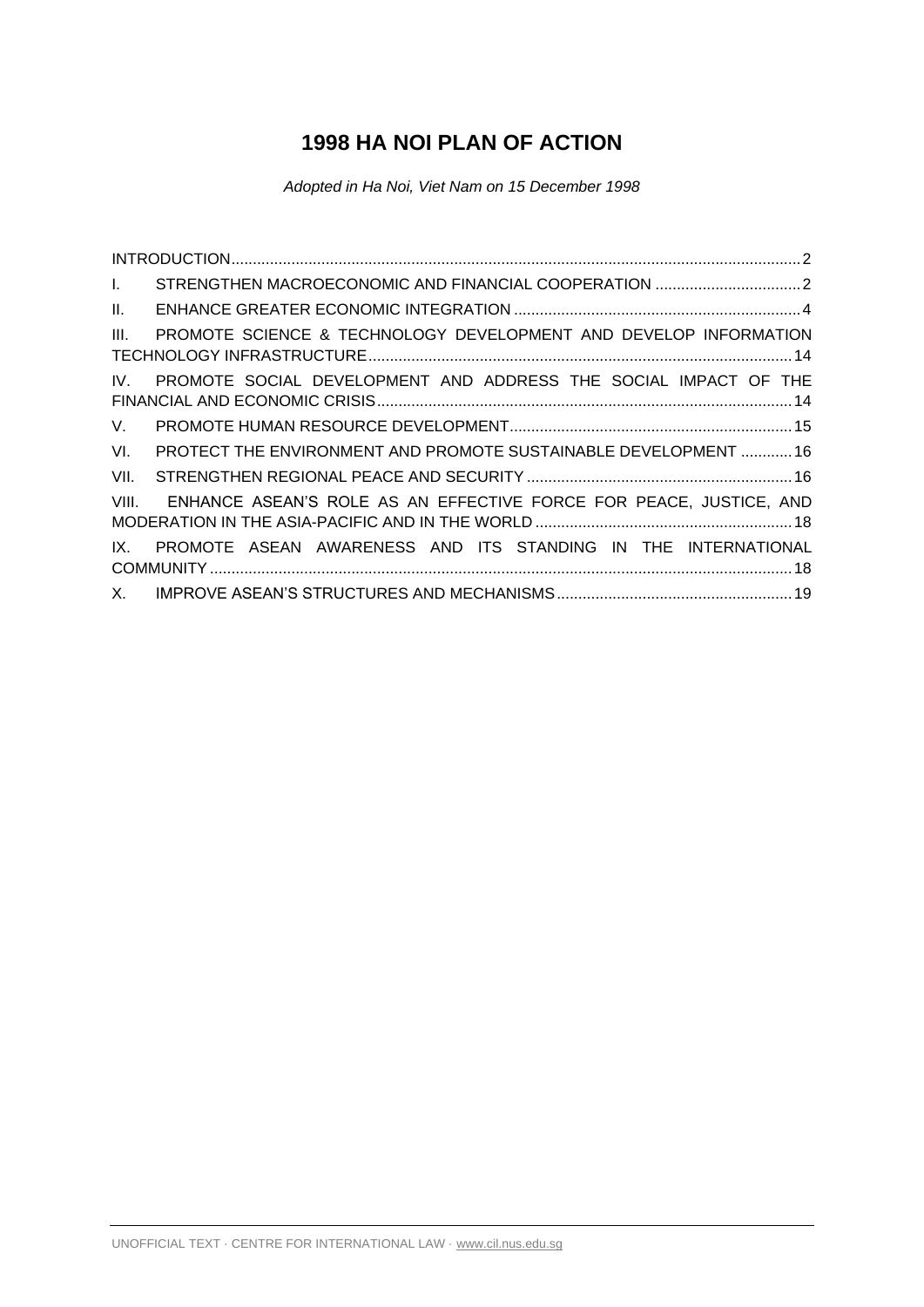## **1998 HA NOI PLAN OF ACTION**

*Adopted in Ha Noi, Viet Nam on 15 December 1998* 

### **INTRODUCTION**

<span id="page-1-0"></span>The Second ASEAN Informal Summit, held in Kuala Lumpur on 15 December 1997, adopted the ASEAN Vision 2020 which sets out a broad vision for ASEAN in the year 2020: an ASEAN as a concert of Southeast Asian Nations, outward looking, living in peace, stability and prosperity, bonded together in partnership in dynamic development and in a community of caring societies.

In order to implement the long-term vision, action plans are being drawn up to realise this Vision. The Ha noi Plan of Action (HPA) is the first in a series of plans of action building up to the realisation of the goals of the Vision.

The HPA has a six-year timeframe covering the period from 1999 to 2004. The progress of its implementation shall be reviewed every three years to coincide with the ASEAN Summit Meetings.

In recognition of the need to address the current economic situation in the region, ASEAN shall implement initiatives to hasten economic recovery and address the social impact of the global economic and financial crisis. These measures reaffirm ASEAN commitments to closer regional integration and are directed at consolidating and strengthening the economic fundamentals of the Member Countries.

## **I. STRENGTHEN MACROECONOMIC AND FINANCIAL COOPERATION**

<span id="page-1-1"></span>To restore confidence, regenerate economic growth and promote regional financial stability through maintaining sound macroeconomic and financial policies as well as strengthening financial system and capital markets enhanced by closer consultations, so as to avoid future disturbances.

- 1.1 Maintain regional macroeconomic and financial stability.
	- 1.1.1 Strengthen the ASEAN Surveillance Process; and
	- 1.1.2 Structure orderly capital account liberalisation.

1.2 Strengthen financial systems.

- 1.2.1 Adopt and implement sound international financial practices and standards, where appropriate by 2003;
- 1.2.2 Coordinate supervision and efforts to strengthen financial systems;
- 1.2.3 Develop deep and liquid financial markets to enable governments and private firms to raise long-term financing in local currency, thereby reducing the over dependence on bank finance and limiting the risks of financial crisis;
- 1.2.4 Adopt and implement existing standards of disclosure and dissemination of economic and financial information; and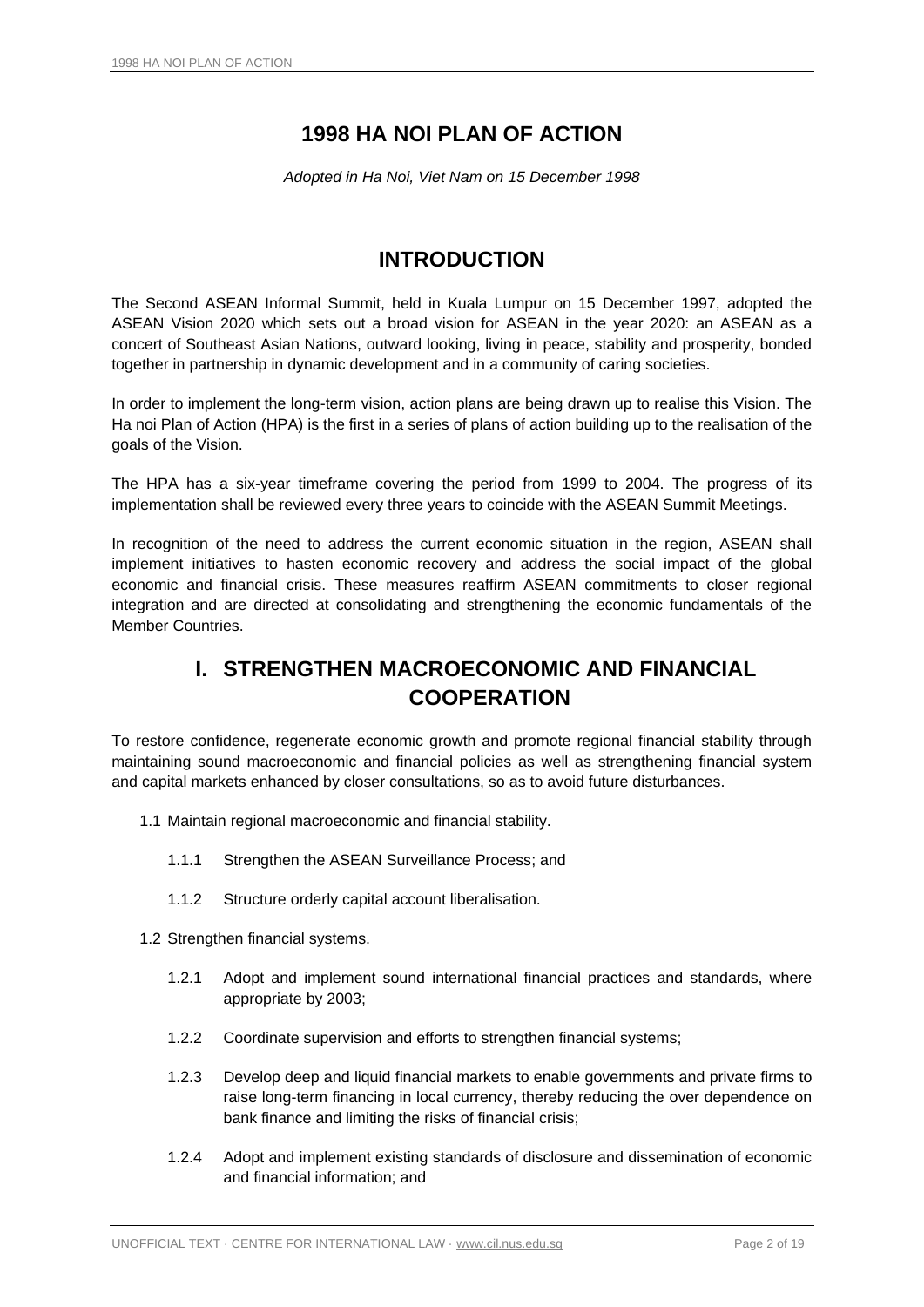- 1.2.5 Adopt prudential measures to mitigate the effects of sudden shifts in short-term capital flows.
- 1.3 Promote liberalisation of the financial services sector.
	- 1.3.1 Intensify deregulation of the financial services sector; and
	- 1.3.2 Intensify negotiations of financial sector liberalisation under the ASEAN Framework Agreement on Services (AFAS).
- 1.4 Intensify cooperation in money, tax and insurance matters.
	- 1.4.1 Study the feasibility of establishing an ASEAN currency and exchange rate system;
	- 1.4.2 Establish an ASEAN Tax Training Institute by 2003;
	- 1.4.3 Enhance the role of "ASEAN Re Corporation Limited" as a vehicle to further promote regional cooperation in reinsurance business; and
	- 1.4.4 Establish an ASEAN Insurance Training and Research Institute by 2003.
- 1.5 Develop ASEAN Capital Markets.
	- 1.5.1 Adopt and implement internationally accepted practices and standards by the year 2003, and where appropriate at a later date especially for the new Member Countries;
	- 1.5.2 Establish a set of minimum standards for listing rules, procedures and requirements by 2003;
	- 1.5.3 Coordinate supervision of and programmes to strengthen capital markets;
	- 1.5.4 Improve corporate governance, transparency and disclosure;
	- 1.5.5 Develop a mechanism for cross-listing of SMEs among ASEAN capital markets by 2003, and where appropriate at a later date for the new Member Countries;
	- 1.5.6 Facilitate cross-border capital flows and investments;
	- 1.5.7 Facilitate clearing and settlement systems within ASEAN;
	- 1.5.8 Promote securitisation in ASEAN;
	- 1.5.9 Foster collaborative and cooperative networks among capital market research and training centres in Member States;
	- 1.5.10 Prepare the framework to develop bond markets in ASEAN by 2000; and
	- 1.5.11 Promote networking among development banks in Member States for financing of productive projects.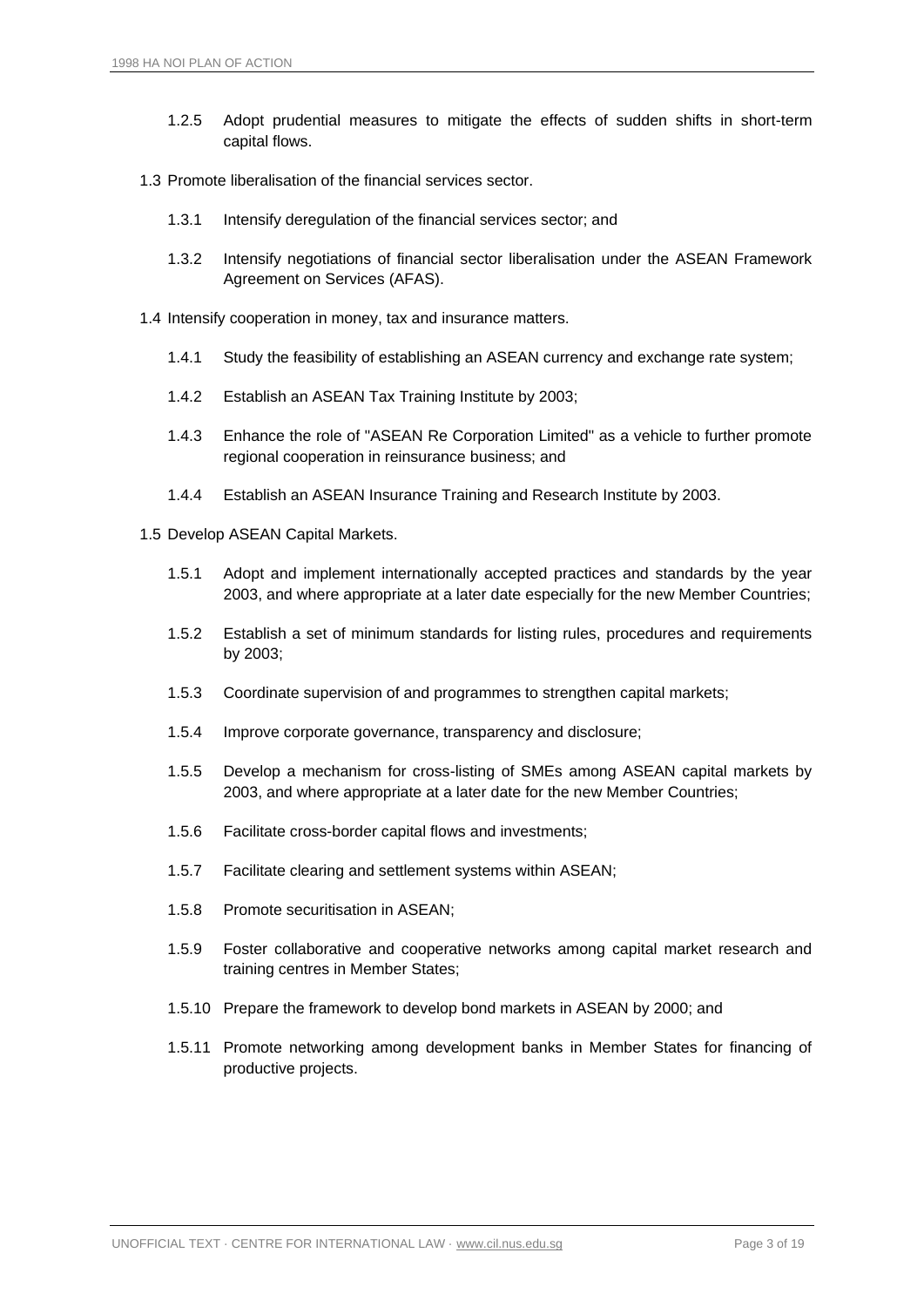### **II. ENHANCE GREATER ECONOMIC INTEGRATION**

<span id="page-3-0"></span>To create a stable, prosperous and highly competitive ASEAN Economic Region in which there is a free flow of goods, services and investments, a freer flow of capital, equitable economic development and reduced poverty and socio-economic disparities.

- 2.1 Accelerate the implementation of the ASEAN Free Trade Area (AFTA).
	- 2.1.1 Trade liberalisation
		- a. Maximise the number of tariff lines whose CEPT tariff rates shall be reduced to 0-5% by the year 2000 (2003 for Vietnam and 2005 for Laos and Myanmar);
		- b. Maximise the number of tariff lines whose CEPT tariff rates shall be reduced to 0% by the year 2003 (2006 for Vietnam and 2008 for Laos and Myanmar); and
		- c. Expand the coverage of the CEPT Inclusion List by shortening the Temporary Exclusion List, Sensitive List and General Exception List.
	- 2.1.2 Customs harmonisation
		- a. Enhance trade facilitation in customs by simplifying customs procedures, expanding the Green Lane to cover all ASEAN products and implementing an ASEAN Harmonised Tariff Nomenclature by the year 2000;
		- b. Promote transparency, consistency and uniformity in the classification of goods traded within ASEAN and enhance trade facilitation through the provision of facilities for obtaining pre-entry classification rulings/decisions at national and regional levels by the year 2003;
		- c. Promote the use of transparent, consistent and uniform valuation methods and rulings through the implementation of the WTO Valuation Agreement by the year 2000;
		- d. Operationalise and strengthen regional guidelines on mutual assistance by the year 2003 to ensure the proper application of customs laws, within the competence of the customs administrations and subject to their national laws;
		- e. Fully operationalise the ASEAN Customs Training Network by the year 2000; and
		- f. Undertake customs reform and modernisation, in particular to implement risk management and post-importation audit by the year 2003.
	- 2.1.3 Standards and conformity assessment
		- a. Harmonise product standards through alignment with international standards for products in priority sectors by the year 2000 and for regulated products by the year 2005;
		- b. Implement the ASEAN Framework Agreement on Mutual Recognition Arrangements (MRAs) by developing sectoral MRAs in priority areas beginning in 1999; and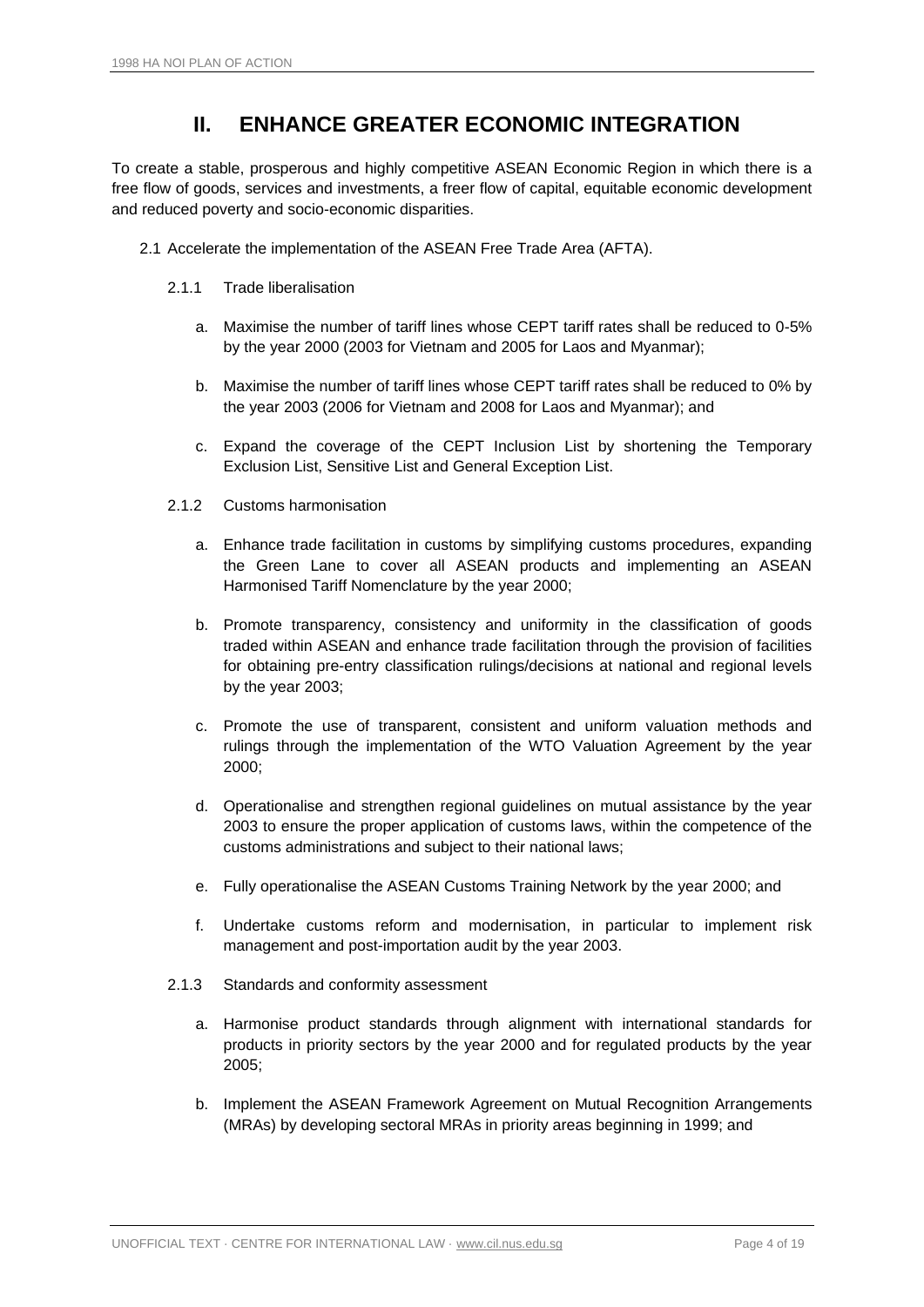- c. Enhance the technical infrastructure and competency in laboratory testing, calibration, certification and accreditation by the year 2005, based on internationallyaccepted procedures and guides; and
- d. Strengthen information networking on standards and technical regulation through the use of, among others, the Internet, with the aim of meeting the requirements of the WTO Agreement on Technical Barriers to Trade and WTO Agreement on the Application of Sanitary and Phytosanitary Measures.
- 2.1.4 Other trade facilitation activities
	- a. Establish a mechanism of information exchange and disclosure requirements to promote transparency of government procurement regimes by the year 2003 to facilitate participation of ASEAN nationals and companies;
	- b. Establish contact points in 1999 to facilitate ongoing exchange of the above information;
	- c. Encourage the liberalisation of government procurement;
	- d. Establish a mechanism of information exchange by 2003 to promote transparency of each domestic regulatory regime by publishing annual reports detailing actions taken by ASEAN Member States to deregulate their domestic regimes; and
	- e. Encourage the increased use of regional currencies for intra-ASEAN trade transactions.
- 2.2 Implement the Framework Agreement on ASEAN Investment Area (AIA).

The ASEAN Investment Area aims to enhance the competitiveness of the region for attracting higher and sustainable levels of direct investment flows into and within ASEAN. Three broad-based programmes of action shall form the thrust of the AIA arrangement. These are Cooperation and Facilitation, Promotion and Awareness, and Liberalisation Programme. These programmes shall be implemented through individual and collective action plans, within the agreed schedules and timetable. The ASEAN Investment Area is to be realised through implementing, among others, the following key measures:

- a. Immediately extend national treatment and open up all industries for investments. However, for some exceptions, as specified in the Temporary Exclusion List and the Sensitive List, these will be progressively liberalised to all ASEAN investors by 2010 or earlier and to all investors by 2020 in accordance with the provisions of the Framework Agreement on AIA;
- b. Identify and progressively eliminate restrictive investment measures;
- c. Liberalise rules, regulations and policies relating to investment; rules on licensing conditions; rules relating to access to domestic finance; and rules to facilitate payment, receipts and repatriation of profits by investors;
- d. Complete implementation of all the measures and activities identified in the Schedule 1 of "Cooperation and Facilitation Programme" under the AIA Agreement by 2010 or earlier;
- e. Complete implementation of all the measures and activities identified in the Schedule II of "Promotion and Awareness Programme" under the AIA Agreement by 2010 or earlier;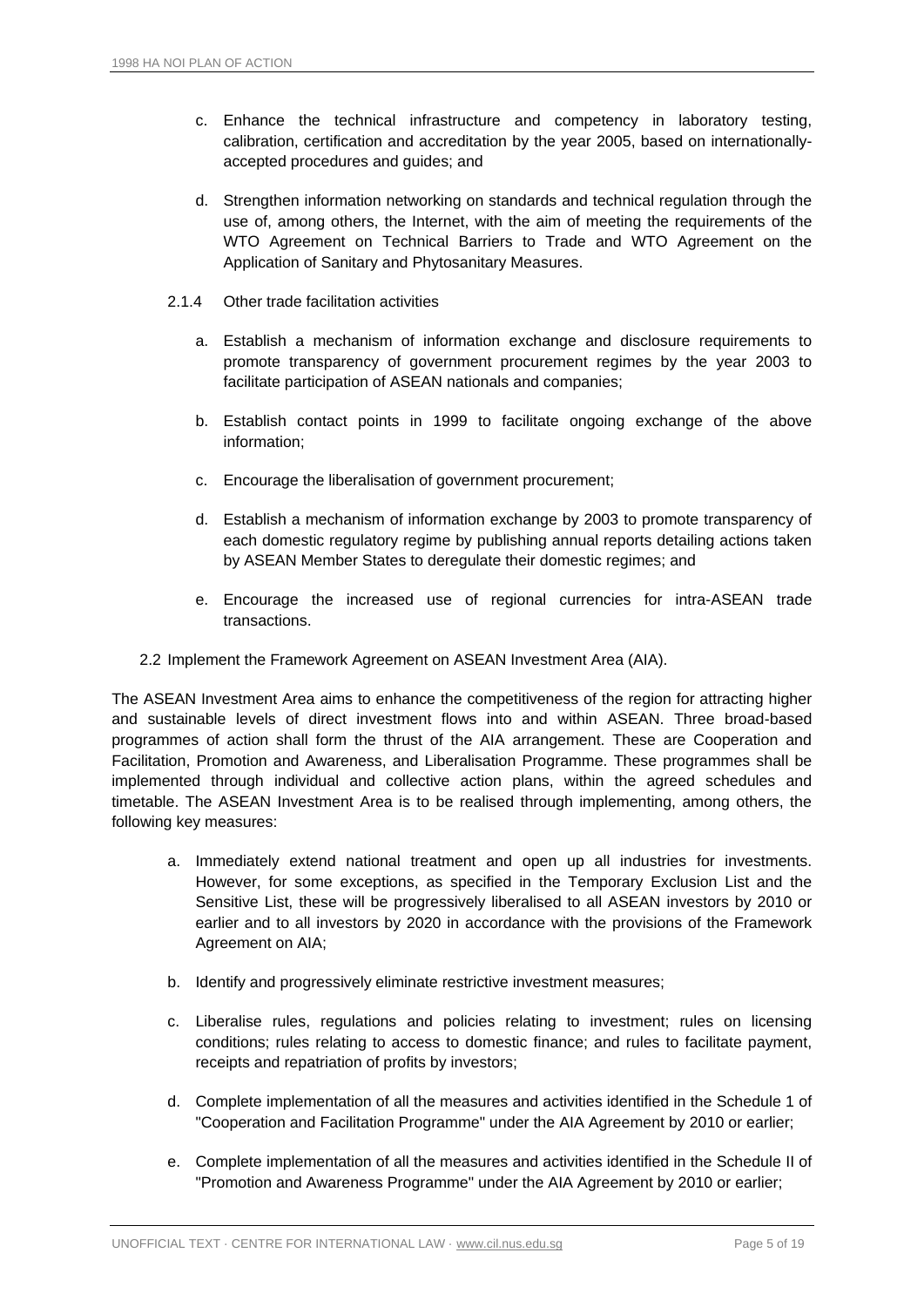- f. Improve and enhance the measures and activities of the Cooperation and Facilitation, and Promotion and Awareness Programmes to further strengthen the implementation process of the AIA arrangement;
- g. Undertake active and high profile joint investment promotion activities to promote greater awareness of investment opportunities in ASEAN to global and regional investors. This shall include, among others, joint publications of investment and business information as well as databases and statistics;
- h. Promote freer flow of capital, skilled labour, professionals and technology among ASEAN Member States;
- i. Work towards establishing a comparable approach of FDI data collection, measurement and reporting among the Member States;
- j. Undertake activities to increase transparency of investment regimes of Member States; and
- k. Identify areas for technical cooperation in human resource development, R&D, infrastructure development, SME and supporting industry development, information and industrial technology development.
- 2.3 Liberalise Trade in Services.

The ASEAN Framework Agreement on Services will strengthen service suppliers and introduce more competition into this large and important sector of ASEAN Member's States and open new doors for service suppliers in the region.

- 2.3.1 Liberalisation
	- a. Progressively liberalise trade in services by initiating a new round of negotiations beginning 1999 and ending 2001;
	- b. Expand the scope of negotiations in services beyond the seven priority sectors, identified at the Fifth ASEAN Summit, to cover all services sectors and all modes of supply;
	- c. Seek to accelerate the liberalisation of trade in services through the adoption of alternative approaches to liberalisation; and
	- d. Accelerate the free flow of professional and other services in the region.
- 2.3.2 Facilitation
	- a. Encourage the free exchange of information and views among professional bodies in the region with the view to achieving mutual recognition arrangements;
	- b. Conduct an impact study by the year 2000 on the removal of transport, travel and telecommunication barriers in ASEAN; and
	- c. Develop standard classification and categorisation of tourism products and services to facilitate the region's implementation of the General Agreement on Trade in Services (GATS) and the ASEAN Framework Agreement on Services (AFAS).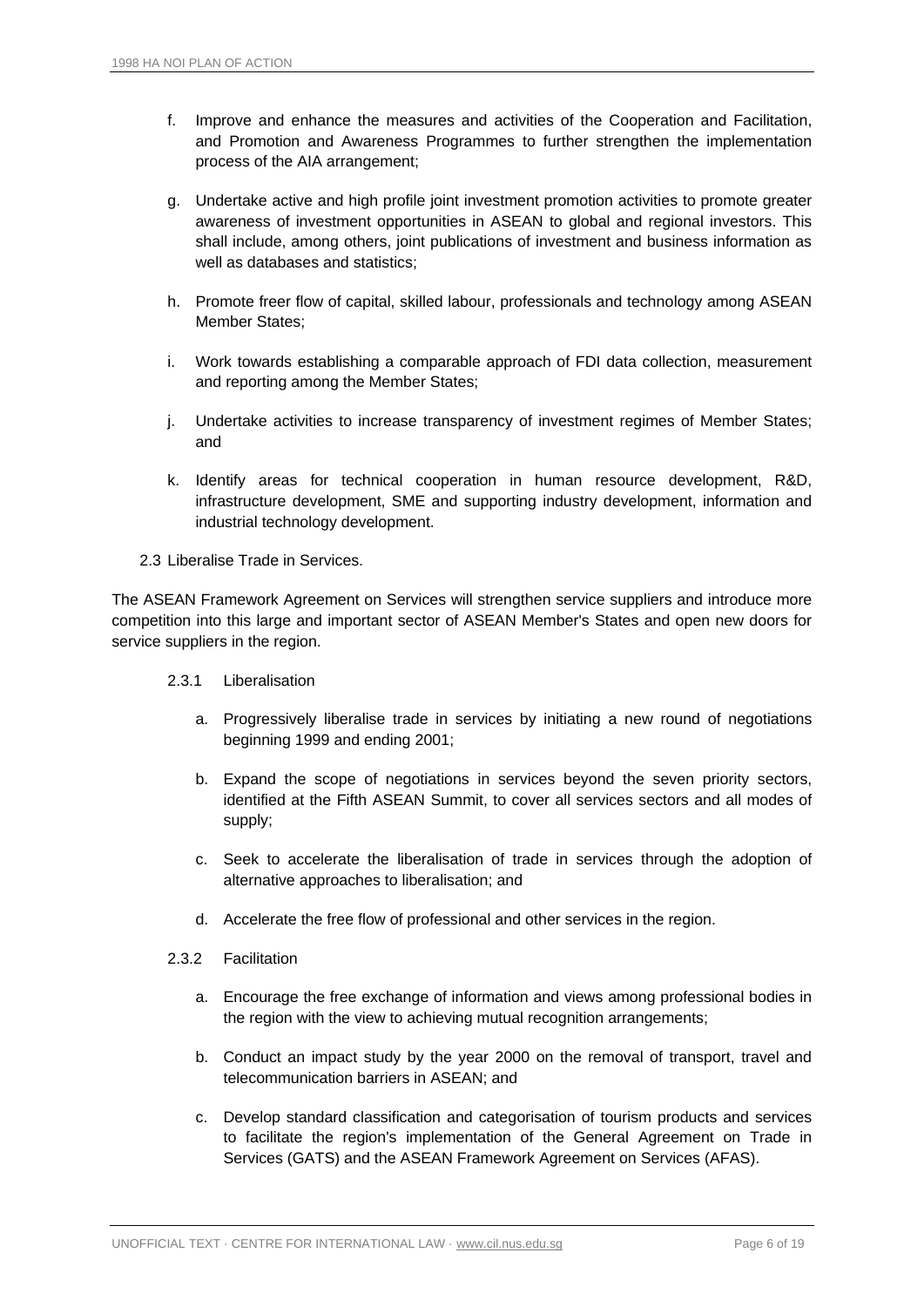#### 2.3.3 Cooperation

- a. Strengthen and enhance existing cooperation efforts in service sectors through such means as establishing or improving infrastructure facilities, joint production, marketing and purchasing arrangements, research and development and exchange of information;
- b. Develop cooperation activities in new sectors that are not covered by existing cooperation arrangements; and
- c. Cooperate to harmonise entry regulations with regard to commercial presence.
- 2.4 Enhance food security and global competitiveness of ASEAN's food, agriculture and forestry products.

ASEAN would strive to provide adequate levels of food supply and food accessibility within ASEAN during instances of food shortages to ensure food security and at the same time, enhance the competitiveness of its food, agriculture and forestry sectors through developing appropriate technologies to increase productivity and by promoting intra- and extra–ASEAN trade and greater private sector investment in the food, agriculture and forestry sector.

- 2.4.1 Strengthen food security arrangements in the region.
	- a. Enhance ASEAN food security statistical database and information by establishing an ASEAN Food Security Information System (AFSIS) which would allow Member States to effectively forecast, plan and manage food supplies and utilisation of basic commodities;
	- b. Develop a Common Framework to analyse and review the regional food trade policies in the light of the AFTA, and to enhance intra-ASEAN food trade by undertaking a study on the long-term supply and demand prospects of major food commodities (rice, corn, soybean, sugar, pulses and oilseeds) in ASEAN;
	- c. Strengthen the food marketing system of agricultural cooperatives for enhancing food security in ASEAN; and
	- d. Review the Agreement on the ASEAN Emergency Rice Reserve (AERR) to realise effective cross-supply arrangements of food during times of emergency.
- 2.4.2 Develop and adopt existing and new technologies.
	- a. Conduct collaborative research to develop new/improved technologies in food, agriculture and forestry production, post-harvest and processing activities and sharing of research results and available technology;
	- b. Conduct R&D in critical areas to reduce the cost of inputs for food, agriculture and forestry production; and
	- c. Strengthen programmes in food, agriculture and agro-forestry technology transfer, training and extension to increase productivity.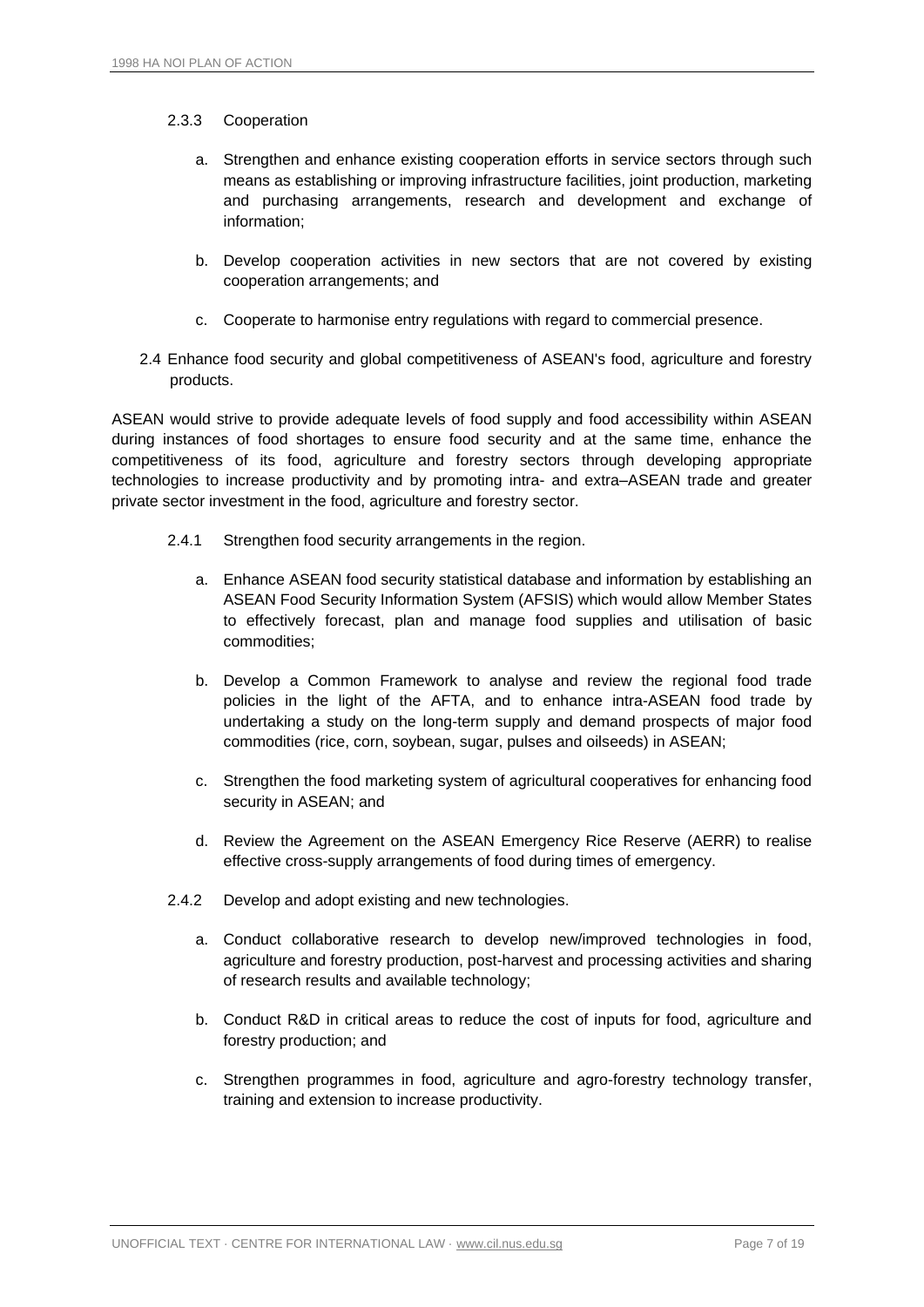- 2.4.3 Enhance the marketability of ASEAN food, agriculture and forestry products/commodities.
	- a. Develop, harmonise and adopt quality standards and regulations for food, agriculture and forestry products;
	- b. Promote diversification of forest products; and
	- c. Promote and implement training programmes and share and exchange expertise in the field of food, agriculture and forestry.
- 2.4.4 Enhance private sector involvement.
	- a. Conduct a study to identify high-impact investment opportunities in key areas under the food, agriculture and forestry sectors in ASEAN and to provide essential information for investment decisions on these opportunities; and
	- b. Establish networking and strategic alliances with the private sector to promote investment and joint venture opportunities in ASEAN.
- 2.4.5 Enhance ASEAN cooperation and joint approaches in international and regional issues.
	- a. Strengthen ASEAN's cooperation and joint approaches in addressing issues and problems affecting trade in the region's food, agriculture and forestry products including environment and labour issues; and
	- b. Seek closer cooperation and negotiate, through relevant ASEAN bodies, with trading partners on market access for ASEAN products
- 2.4.6 Promote capacity building and human resources development.
	- a. Promote and implement training programmes in the field of food, agriculture and forestry, including the exchange of experts; and
	- b. Develop and strengthen agricultural rural communities through enhanced human resource development.
- 2.5 Intensify industrial cooperation.
	- a. Expedite the implementation of AICO.
	- b. Establish a Directory of Major ASEAN Manufacturing Companies;
	- c. Explore the merits of common competition policy;
	- d. Increase value-added contribution of ASEAN Manufacturing Sector;
	- e. Explore/develop other areas of cooperation that has not been covered under the existing arrangement; and
	- f. Establish R&D/ Skill Development Centres.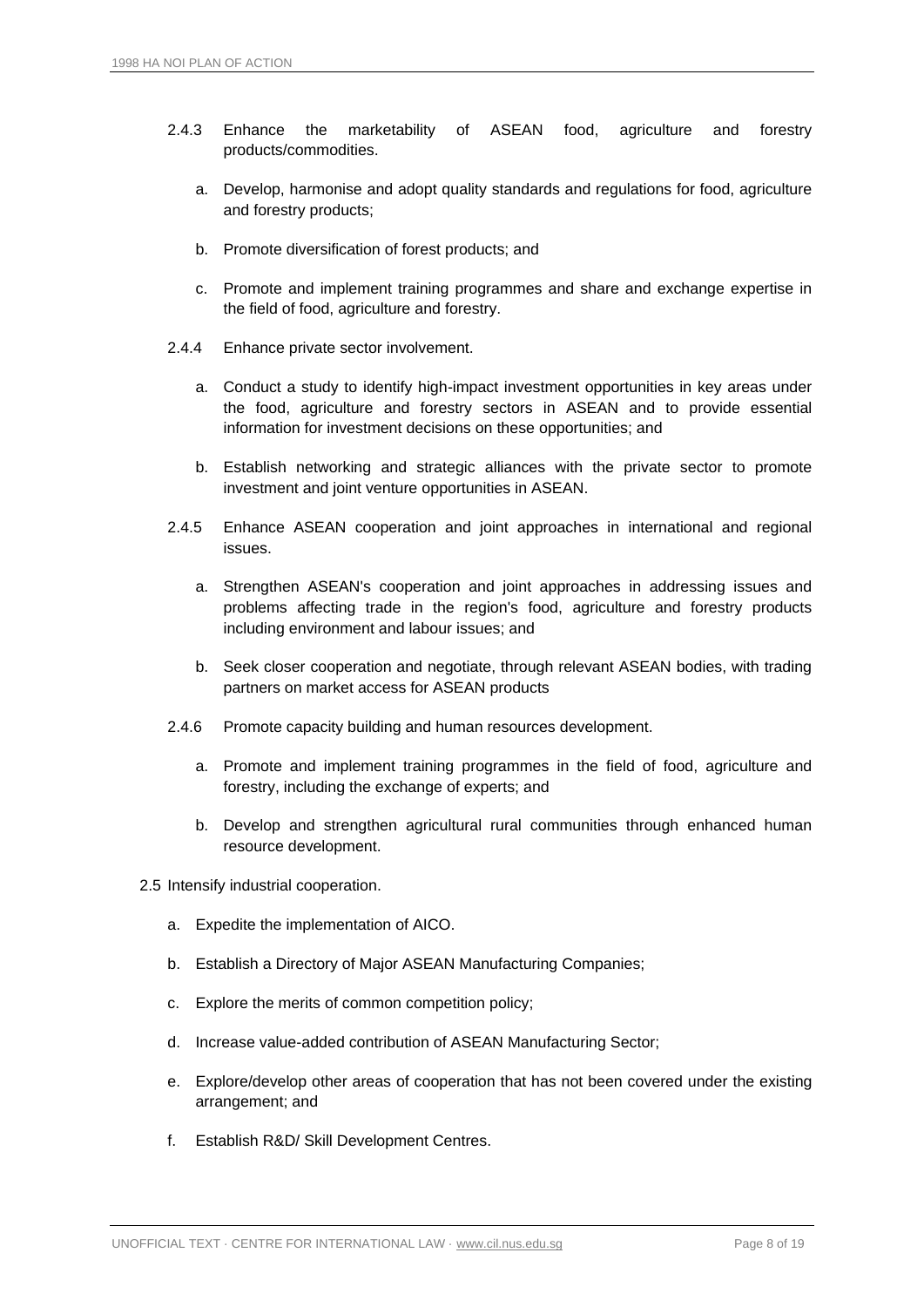2.6 Foster small and medium enterprises (SMEs).

Recognising that small and medium scale enterprises constitute the majority of industrial enterprises in ASEAN and that they play a significant role in the overall economic development of Member States, ASEAN needs to cooperate in order to develop a modern, dynamic, competitive and efficient SME sector. The SME cooperation will address priority areas of human resource development, information dissemination, access to technology and technology sharing, finance and market. The SME cooperation will also ensure the development and implementation of non-discriminatory marketoriented policies in ASEAN that will provide a more favourable environment for SME development.

#### 2.6.1 Facilitation

- a. Encourage Member States to establish national export financing/credit guarantee schemes for SMEs;
- b. Explore the possibility of establishing regional export financing/credit guarantee scheme;
- c. Explore the possibility of establishing an ASEAN Investment Fund for SME; and
- d. Explore the possibility of establishing a trade or industrial cooperation scheme to promote intra-ASEAN cooperation for SMEs.
- 2.6.2 Cooperation
	- a. Compile Member States' SME policies and best practices in selected sectors to enhance mutual understanding and possible adoption;
	- b. Compile and provide information to SMEs on policies and opportunities including electronic media such as the Internet websites;
	- c. Promote information networking between existing SME-related organisations in ASEAN;
	- d. Promote awareness among SMEs on benefits and availability of other sources of finance such as venture-capital and equity;
	- e. Enhance interactions between Government Sector Institutions (GSI) and Private Sector Institutions (PSI) on SME development by convening biennial GSI/PSI conference;
	- f. Undertake selected sectoral regional study on the potential areas of finance, market, production technology and management for possible trade and industrial cooperation between/among SMEs in the region;
	- g. Organise annual ASEAN match-making workshops to promote SME joint-ventures and linkages between SMEs and LSEs;
	- h. Organise annual joint ASEAN trade promotion activities/trade exposition;
	- i. Encourage national venture-capital company to go regional;
	- j. Organise annual meetings of all national Credit Guarantee Corporations (CGC) in ASEAN;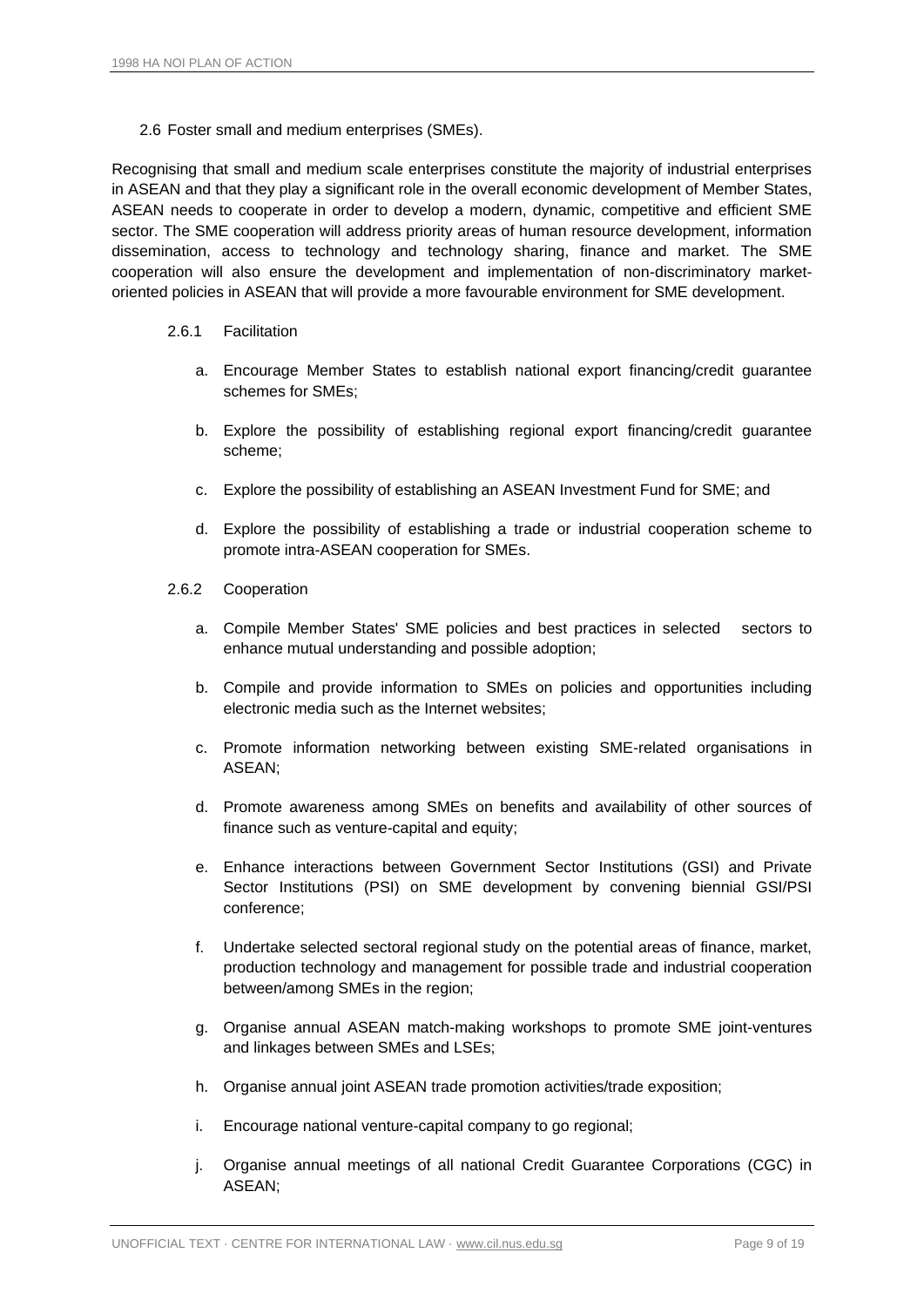- k. Harness the capacity of non-ASEAN SMEs as a source of technology to ASEAN SMEs;
- l. Organise biennial ASEAN technology exposition;
- m. Organise regular joint training programmes, seminars and workshops for SMEs;
- n. Compile and publish a directory of resource persons in ASEAN in the area of production technology and management;
- o. Develop programmes on entrepreneurship development and innovation in all Member States; and
- p. Assist new members of ASEAN on SME development through specialised training programmes and technical assistance.
- 2.7 Further intellectual property cooperation.

To ensure adequate and effective protection, including legislation, administration and enforcement, of intellectual property rights in the region based on the principles of Most Favoured Nation (MFN) treatment, national treatment and transparency as set out in the TRIPS Agreement.

- 2.7.1 Protection
	- a. Strengthen civil and administrative procedures and remedies against infringement of intellectual property rights and relevant legislation; and
	- b. Provide and expand technical cooperation in relation to areas such as patent search and examination, computerisation and human resource development for the implementation of the TRIPS Agreement;
- 2.7.2 Facilitation
	- a. Deepen Intellectual Property policy exchange among ASEAN Member States;
	- b. Survey the current status of intellectual property rights protection in each ASEAN Member State with a view to studying measures, including development principles, for the effective enforcement of intellectual property rights;
	- c. Develop a contact point list of public and business/private sector experts on intellectual property rights and a list of law enforcement officers, the latter list for the purpose of establishing a network to prevent cross-border flow of counterfeits;
	- d. Exchange information on well-known marks as a first step in examining the possibility of establishing a region-wide trademark system;
	- e. Exchange information on current intellectual property rights administrative systems with a view to simplifying and standardising administrative systems throughout the region;
	- f. Ensure that intellectual property legislation conform to the TRIPS Agreement of the World Trade Organisation through the review of intellectual property laws and introduction of TRIPS-consistent laws. This would begin with a comprehensive review of existing legislation to be completed by the year 2000; and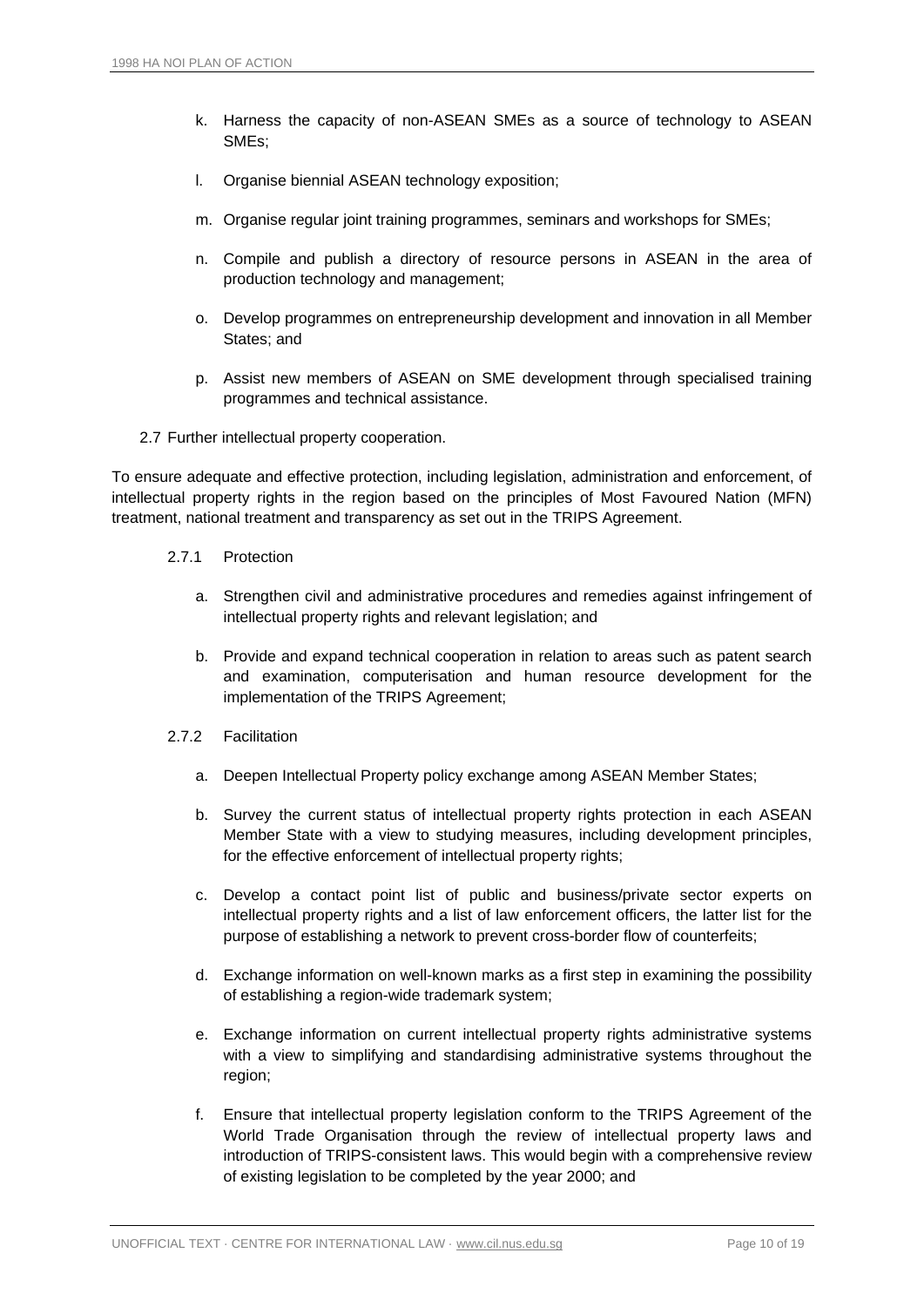g. Strengthen intellectual property administration by setting up an ASEAN electronic database by the year 2004 on patents, designs, geographical indications, trademarks and information on copyright and layout design of integrated circuits.

#### 2.7.3 Cooperation

- a. Implement an ASEAN Regional Trademark and Patent Filing System by the year 2000;
- b. Establish an ASEAN Regional Fund for Trademark and Patent by the year 2000;
- c. Finalise and implement an ASEAN Common Form for Trade Mark and Patent Applications;
- d. Establish a regional trademark and patent registration system; or establish a regional trademark or patent office (on voluntary basis);
- e. Promote accession of Member States to international treaties;
- f. Promote Intellectual Property public and private sector awareness;
- g. Introduce Intellectual Property as a subject in the curriculum of higher learning institutions;
- h. Develop training programmes for Intellectual Property officials; and
- i. Enhance intellectual property enforcement and protection through establishing mechanisms for the dissemination of information on ASEAN intellectual property administration, registration and infringement; facilitating interaction among legal and judicial bodies through seminars, etc.; facilitating networking among intellectual enforcement agencies; encouraging bilateral/plurilateral arrangements on mutual protection and joint cooperation in enforcement of Intellectual Property Rights.
- 2.8 Encourage electronic commerce.
	- 2.8.1 Create policy and legislative environment to facilitate cross-border Electronic Commerce;
	- 2.8.2 Ensure the coordination and adoption of framework and standards for cross-border Electronic Commerce, which is in line with international standards and practices; and
	- 2.8.3 Encourage technical cooperation and technology transfer among Member States in the development of Electronic Commerce infrastructure, applications and services.
- 2.9 Promote ASEAN tourism.
	- 2.9.1 Launch the Visit ASEAN Millennium Year as the catalytic focus for the first plan of action;
	- 2.9.2 Conduct Strategic Studies for Joint Marketing of the ASEAN Region in the 21st Century, and the convening of Top-level Tourism Marketing Missions to promote the region;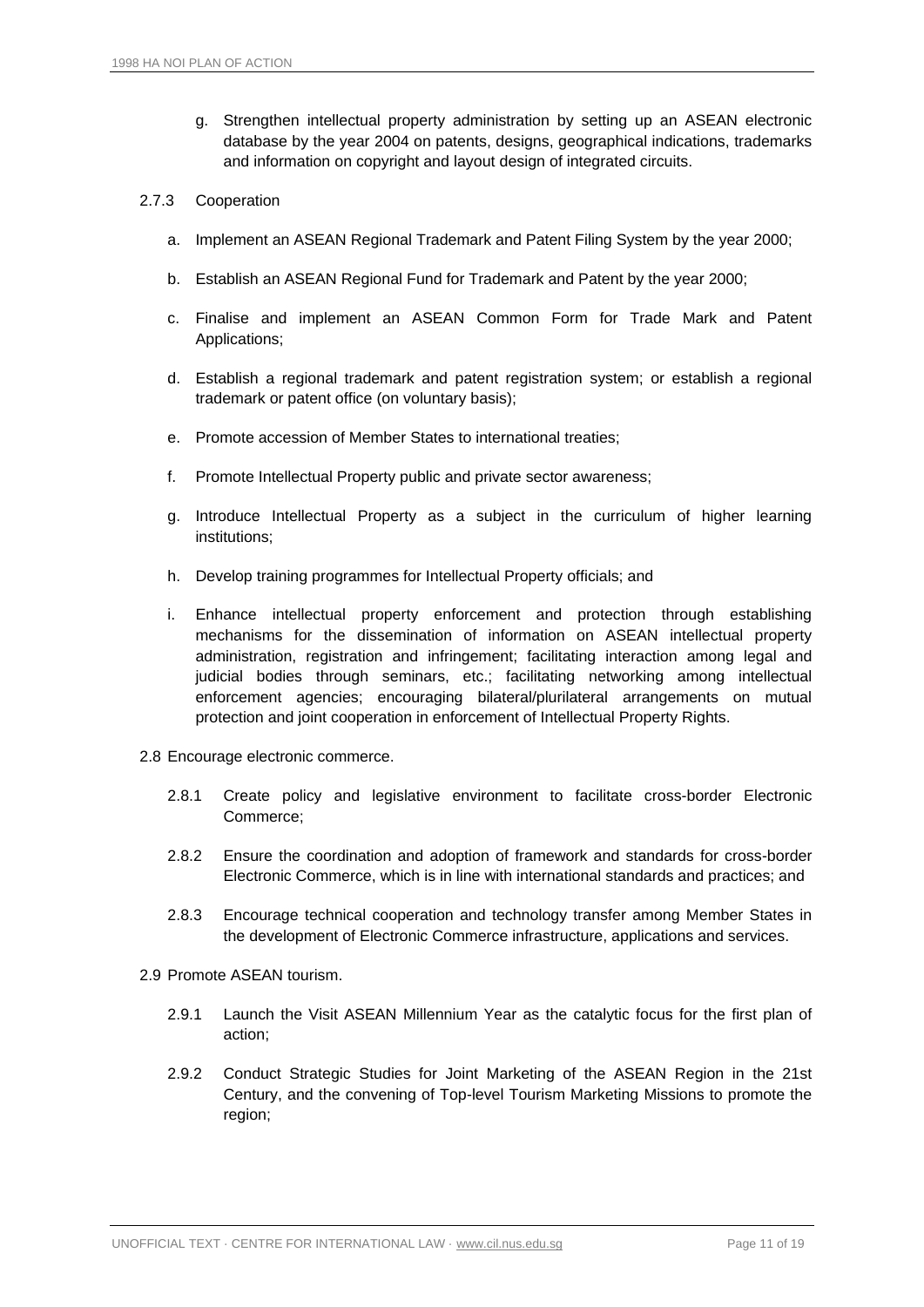- 2.9.3 Develop a Website/Information Database on relevant tourism statistical data and other related information within the ASEAN Secretariat by the beginning of the year 2000;
- 2.9.4 Establish a Network among ASEAN Tourism Training Centres with emphasis on new job skills and new technologies by 2001 in tourism policy and planning;
- 2.9.5 Develop trainer and training material database for ASEAN to be completed by 2001;
- 2.9.6 Conduct Eco-Tourism Promotion Programmes for Travel Trade and Consumers;
- 2.9.7 Complete cruise tourism development study in ASEAN by the year 2000.
- 2.9.8 Encourage the establishment of the ASEAN Lane for facilitating intra-ASEAN travel;
- 2.9.9 Increase the use of the Internet or other electronic global distribution systems in the ASEAN travel industry; and
- 2.9.10 Launch the ASEAN Tourism Investment Guide in 1999.
- 2.10Develop regional infrastructure.

To intensify cooperation in the development of highly efficient and quality infrastructure, and in the promotion and progressive liberalization of these services sectors:

- 2.10.1 Transport
	- a. Develop the Trans-ASEAN transportation network by the year 2000 as the trunkline or main corridor for the movement of goods and people in ASEAN, consisting of major road (interstate highway) and railway networks, principal ports and sea lanes for maritime traffic, inland waterway transport and major civil aviation links;
	- b. Operationalise the ASEAN Framework Agreement on the Facilitation of Goods in Transit by year 2000. For this purpose, its implementing Protocols will be finalised and concluded by December 1999;
	- c. Target the conclusion and operationalisation of the ASEAN Framework Agreement on the Facilitation of Inter-State Transport by the year 2000;
	- d. Implement the ASEAN Framework Agreement on Multimodal Transport;
	- e. Develop a Maritime/Shipping Policy for ASEAN to cover, among others, transhipment, enhancing the competitiveness of ASEAN ports, further liberalisation of maritime transport services, and the integration of maritime transport in the intermodal and logistics chain;
	- f. Adopt harmonised standards and regulations with regard to vehicle specifications (e.g. width, length, height and weight), axle load limits, maximum weights and pollution or emission standards;
	- g. Institute the policy framework and modalities by the year 2000 for the development of a Competitive Air Services Policy which may be a gradual step towards an Open Sky Policy in ASEAN; and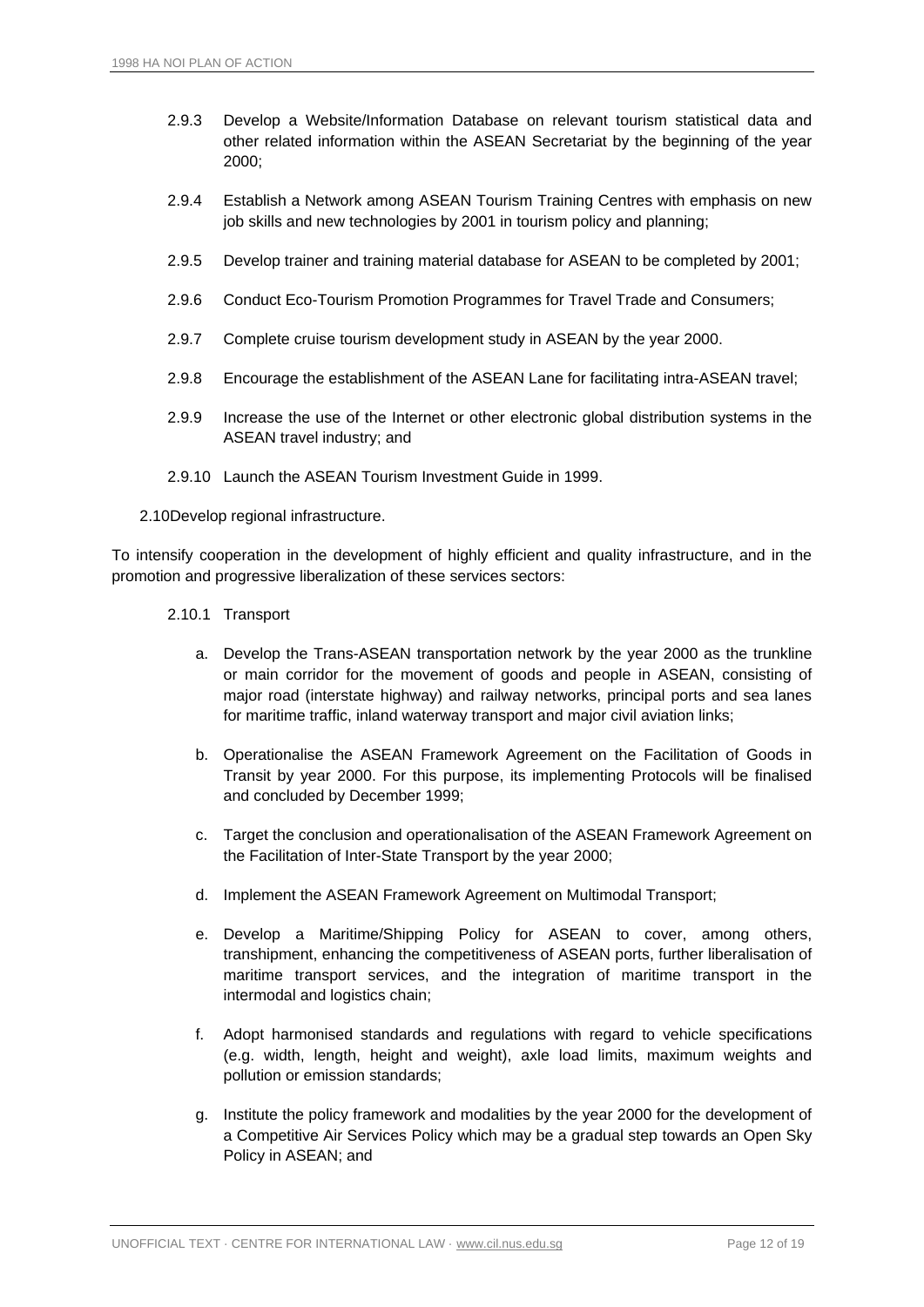- h. Develop and implement the Singapore-Kunming Rail Link and the ASEAN Highway Network Projects.
- 2.10.2 Telecommunications
	- a. Achieve the interoperability and interconnectivity of the National Information Infrastructures (NIIs) of Member States by the year 2010;
	- b. Develop and implement an ASEAN Plan of Action on Regional Broadband Interconnectivity by the year 2000; and
	- c. Intensify cooperation in ensuring seamless roaming of telecommunications services (i.e., wireless communications) within the region, as well as in facilitating intra-ASEAN trade in telecommunications equipment and services.
- 2.10.3 Energy
	- a. Ensure security and sustainability of energy supply, efficient utilisation of natural energy resource in the region and the rational management of energy demand, with due consideration of the environment; and
	- b. Institute the policy framework and implementation modalities by 2004 for the early realization of the trans-ASEAN energy networks covering the ASEAN Power Grid and the Trans-ASEAN Gas Pipeline Projects as a more focused continuation of the Medium-Term Programme of Action (1995-1999).
- 2.10.4 Water utility
	- a. Cooperate on a regular basis, exchange of information, knowledge, and experiences among Member States as means to improve water resources management and water supply system within the region; and
	- b. Support the development of Trans-ASEAN land and submarine pipeline for conveyance of raw water between ASEAN Member States.
- 2.11Further development of growth areas.

To narrow the gap in the level of development among Member States and to reduce poverty and socio-economic disparities in the region.

- 2.11.1 Actively expedite the implementation and further development of growth areas such as the Brunei-Indonesia-Malaysia-Philippines East ASEAN Growth Area (BIMP-EAGA), Indonesia-Malaysia-Singapore Growth Triangle (IMS-GT), Indonesia-Malaysia-Thailand Growth Triangle (IMT-GT), and the inter-state areas along the West-East Corridor (WEC) of Mekong Basin in Vietnam, Laos, Cambodia and Northeastern Thailand within the ASEAN-Mekong Basin Development Cooperation Scheme.
- 2.11.2 Facilitate the economic integration of the new Members into ASEAN.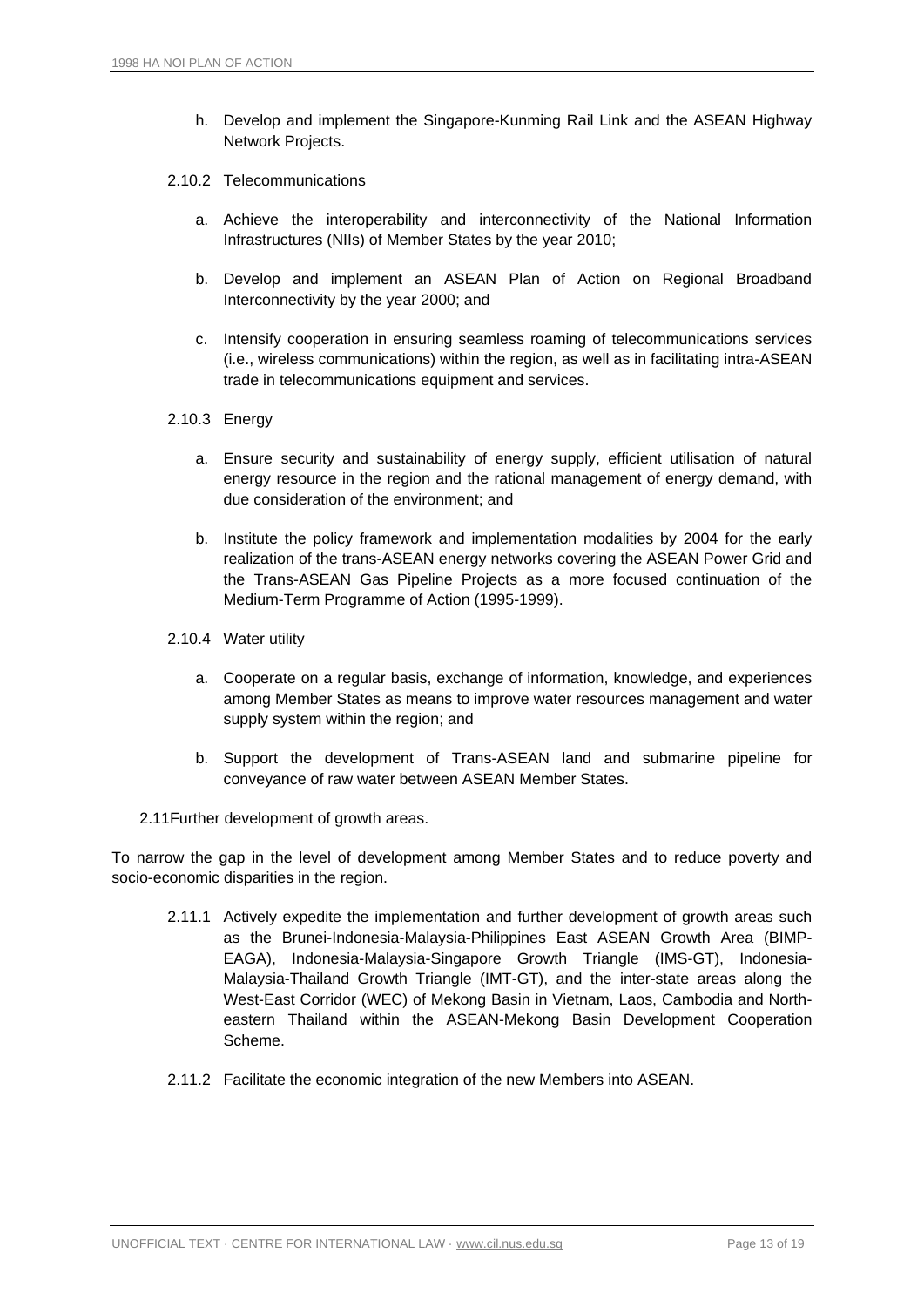## <span id="page-13-0"></span>**III. PROMOTE SCIENCE & TECHNOLOGY DEVELOPMENT AND DEVELOP INFORMATION TECHNOLOGY INFRASTRUCTURE**

- 3.1 Establish the ASEAN Information Infrastructure (AII).
	- 3.1.1 Forge agreements among Member Countries on the design, standardization, interconnection and inter-operability of Information Technology systems by 2001.
	- 3.1.2 Ensure the protection of intellectual property rights and consumer rights.
- 3.2 Develop the information content of the AII by 2004.
- 3.3 Establish networks of science & technology centres of excellence and academic institutions by 2001.
- 3.4 Intensify research & development (R&D) in applications of strategic and enabling technologies.
- 3.5 Establish a technology scan mechanism and institutionalise a system of science & technology indicators by 2001.
- 3.6 Develop innovative systems for programme management and revenue generation to support ASEAN science and technology.
- 3.7 Promote greater public and private sector collaboration in science and technology, particularly in information technology.
- 3.8 Undertake studies on the evolution of new working conditions and living environments resulting from widespread use of information technology by 2001.

### <span id="page-13-1"></span>**IV. PROMOTE SOCIAL DEVELOPMENT AND ADDRESS THE SOCIAL IMPACT OF THE FINANCIAL AND ECONOMIC CRISIS**

- 4.1 Strive to mitigate the social impact of the regional financial and economic crisis.
- 4.2 Implement the Plan of Action on ASEAN Rural Development and Poverty Eradication and, in view of the financial and economic crisis, implement the ASEAN Plan of Action on Social Safety Nets to ensure that measures are taken to protect the most vulnerable sectors of our societies.
- 4.3 Use the ASEAN Foundation to support activities and social development programmes aimed at addressing issues of unequal economic development, poverty and socio-economic disparities.
- 4.4 Implement the ASEAN Plan of Action for Children which provides for the framework for ensuring the survival, protection and development of children.
- 4.5 Strengthen ASEAN collaboration in combating the trafficking in, and crimes of violence against, women and children.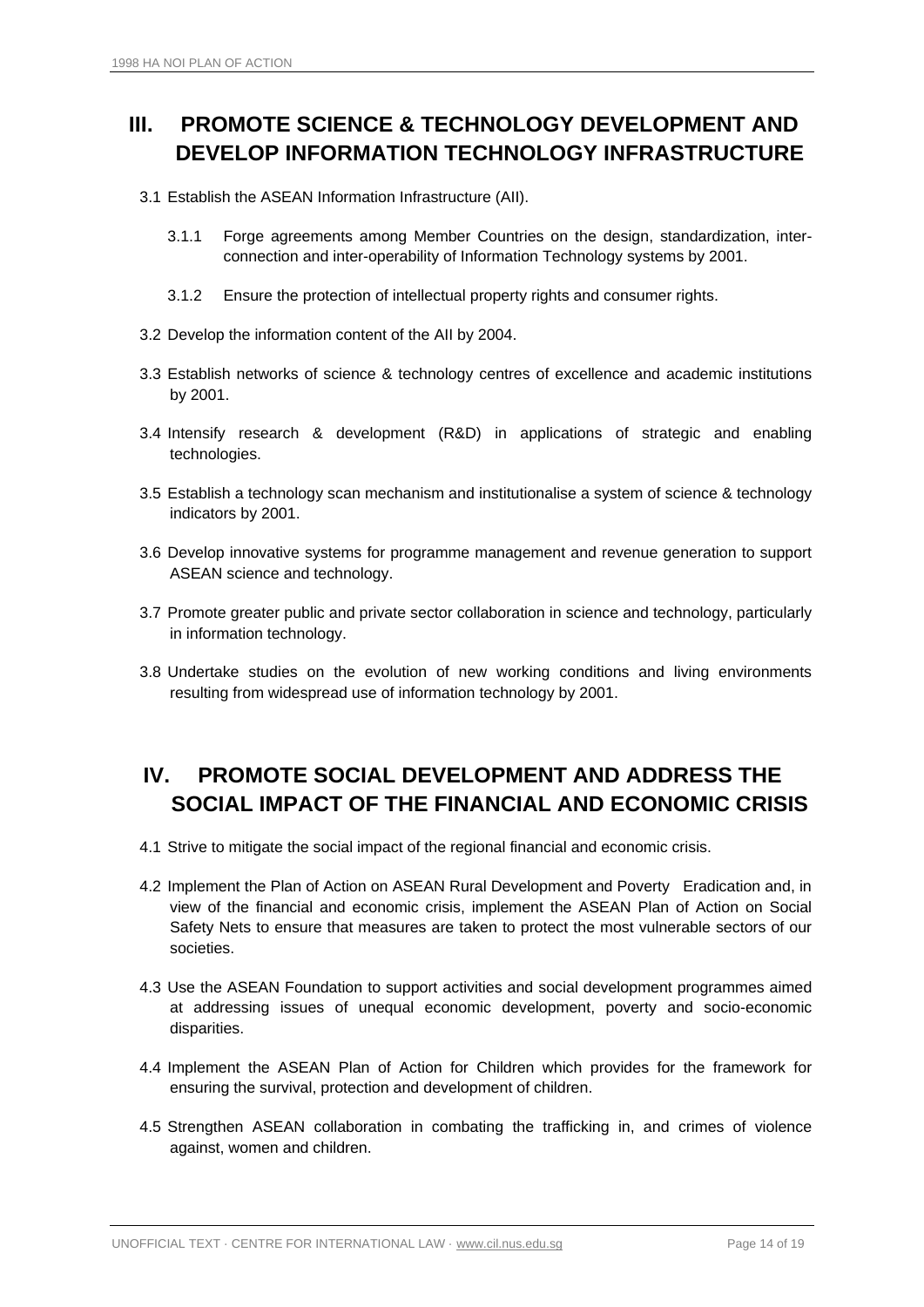- 4.6 Enhance the capacity of the family and community to care for the elderly and the disabled.
- 4.7 Strengthen the ASEAN Regional Aids Information and Reference Network.
- 4.8 Enhance exchange of information in the field of human rights among ASEAN Countries in order to promote and protect all human rights and fundamental freedoms of all peoples in accordance with the Charter of the United Nations, the Universal Declaration of Human Rights and the Vienna Declaration and Programme of Action.
- 4.9 Work towards the full implementation of the Convention on the Rights of the Child and the Convention on the Elimination of all Forms of Discrimination against Women and other international instruments concerning women and children.
- 4.10Strengthen regional capacity to address transnational crime.
- 4.11Implement the ASEAN Work Programme to Operationalise the ASEAN Plan of Action on Drug Abuse Control by 2004, and continue developing and implementing high-profile flagship programmes on drug abuse control, particularly those related to prevention education for youth, and treatment and rehabilitation.

#### **V. PROMOTE HUMAN RESOURCE DEVELOPMENT**

- <span id="page-14-0"></span>5.1 Strengthen the ASEAN University Network and move forward the process of transforming it into the ASEAN University.
- 5.2 Strengthen the education systems in Member Countries by 2001 so that all groups of people, including the disadvantaged, can have equal access to basic, general and higher education.
- 5.3 Implement the ASEAN Work Programme on Informal Sector Development to provide opportunities for self-employment and entrepreneurship.
- 5.4 Implement the ASEAN Work Programme on Skills Training for Out-of-School Youth by 2004, to strengthen their capacity to obtain gainful employment.
- 5.5 Strengthen regional networking of HRD centres of excellence and develop the regional capacity for HRD planning and labour market monitoring.
- 5.6 Establish and strengthen networks in education and training, particularly those promoting occupational safety and health, skills training for out-of-school youth, distance education by 2004.
- 5.7 Intensify efforts of the ASEAN Network for Women in Skills Training to enhance the capacity of disadvantaged women to enter the work force.
- 5.8 Begin to implement the ASEAN Science and Technology Human Resource Programme addressing the needs of industry and business by 2000.
- 5.9 Implement regional training programmes for ASEAN Civil Service Officers and strengthen networks among ASEAN Civil Service Commissions.
- 5.10Establish networks of professional accreditation bodies to promote regional mobility and mutual recognition of technical and professional credentials and skills standards, beginning in 1999.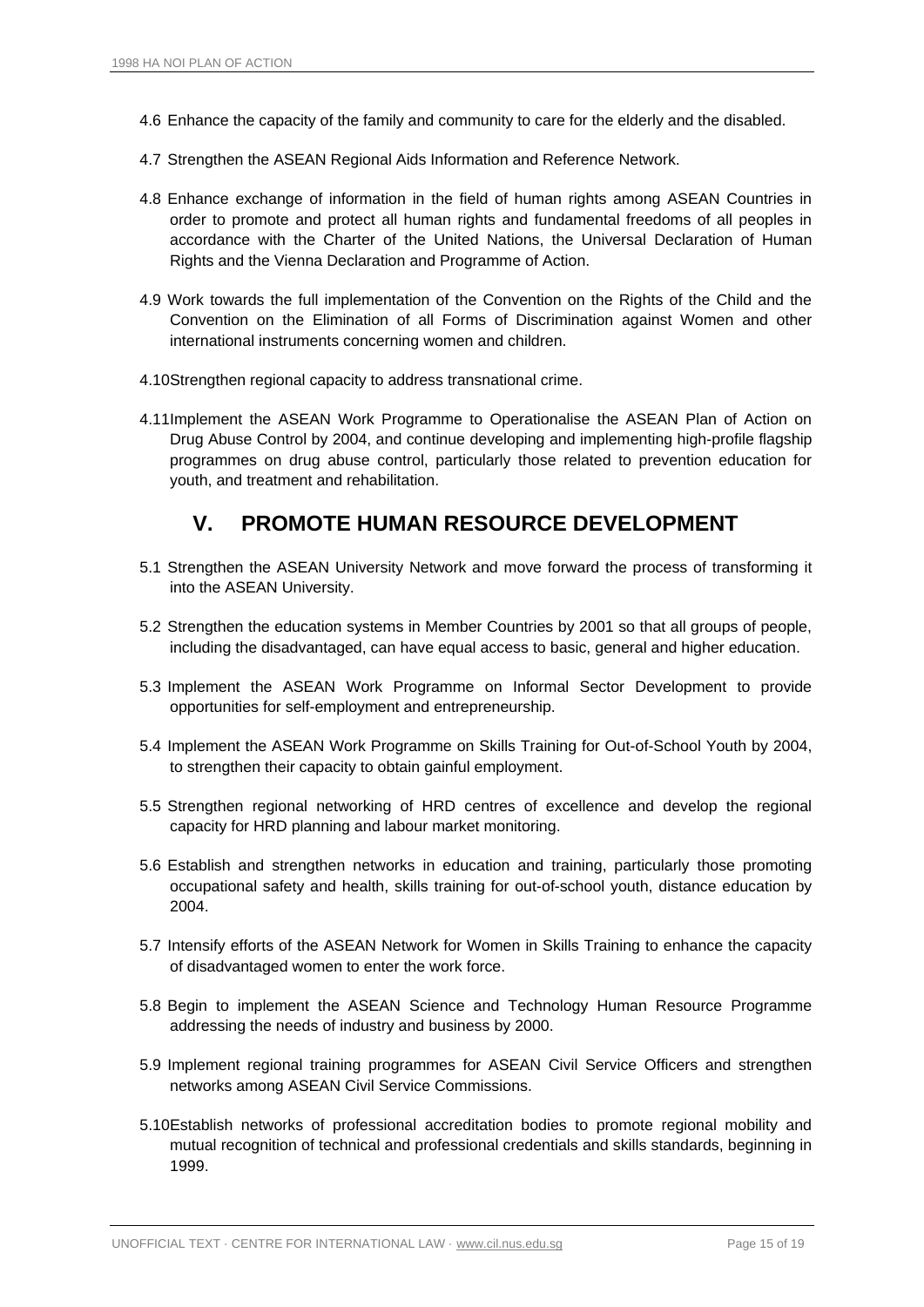## **VI. PROTECT THE ENVIRONMENT AND PROMOTE SUSTAINABLE DEVELOPMENT**

- <span id="page-15-0"></span>6.1 Fully implement the ASEAN Cooperation Plan on Transboundary Pollution with particular emphasis on the Regional Haze Action Plan by the year 2001.
- 6.2 Strengthen the ASEAN Specialized Meteorological Centre with emphasis on the ability to monitor forest and land fires and provide early warning on transboundary haze by the year 2001.
- 6.3 Establish the ASEAN Regional Research and Training Centre for Land and Forest Fire Management by the year 2004.
- 6.4 Strengthen the ASEAN Regional Centre for Biodiversity Conservation by establishing networks of relevant institutions and implement collaborative training and research activities by the year 2001.
- 6.5 Promote regional coordination for the protection of the ASEAN Heritage Parks and Reserves.
- 6.6 Develop a framework and improve regional coordination for the integrated protection and management of coastal zones by the year 2001.
- 6.7 Strengthen institutional and legal capacities to implement Agenda 21 and other international environmental agreements by the year 2001.
- 6.8 Harmonise the environmental databases of Member Countries by the year 2001.
- 6.9 Implement an ASEAN regional water conservation programme by the year 2001.
- 6.10Establish a regional centre or network for the promotion of environmentally sound technologies by the year 2004.
- 6.11Formulate and adopt an ASEAN Protocol on access to genetic resources by the year 2004.
- 6.12Develop a Regional Action Plan for the Protection of the Marine Environment from Landbased and Sea-based Activities by the year 2004.
- 6.13Implement the Framework to Achieve Long-Term Environmental Goals for Ambient Air and River Water Qualities for ASEAN Countries.
- 6.14Enhance regional efforts in addressing climatic change.
- <span id="page-15-1"></span>6.15Enhance public information and education in awareness of and participation in environmental and sustainable development issues.

#### **VII. STRENGTHEN REGIONAL PEACE AND SECURITY**

7.1 Consolidate and strengthen ASEAN's solidarity, cohesiveness and harmony by strengthening national and regional resilience through enhanced cooperation and mutual assistance to further promote Southeast Asia as a Zone of Peace, Freedom and Neutrality.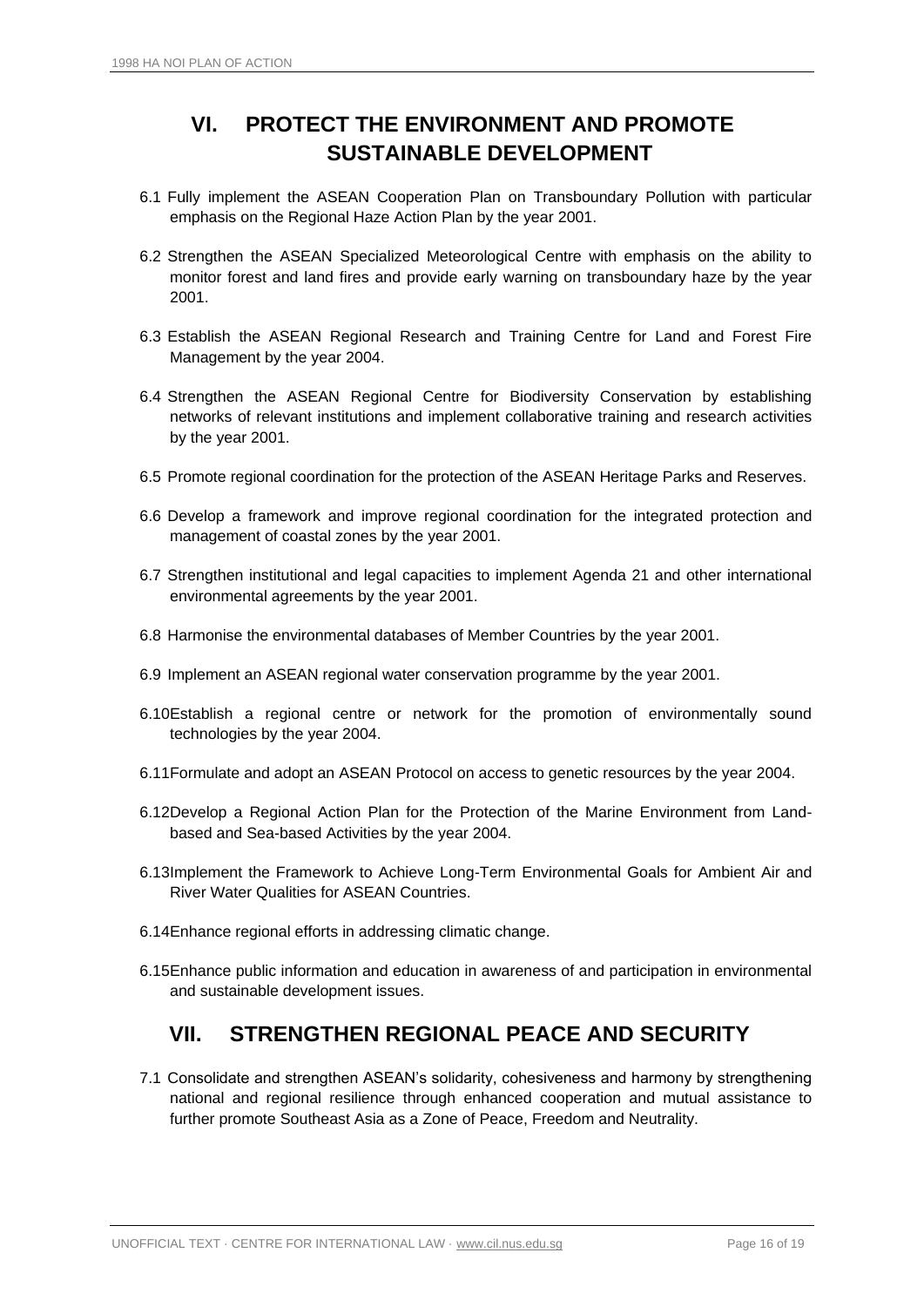- 7.2 Promote coherent and comprehensive programmes of bilateral and regional cooperation and technical assistance to ASEAN member states to strengthen their integration into the community of Southeast Asian nations.
- 7.3 Ratify the Second Protocol of the Treaty of Amity and Cooperation in Southeast Asia (TAC) as soon as possible.
- 7.4 Encourage and facilitate the accession by ASEAN's Dialogue Partners and other interested countries to the Treaty of Amity and Cooperation with a view to developing the TAC into a code of conduct governing relations between Southeast Asian States and those outside the region.
- 7.5 Formulate draft rules of procedure for the operations of the High Council as envisioned in TAC.
- 7.6 Encourage greater efforts towards the resolution of outstanding problems of boundaries delimitation between ASEAN member states.
- 7.7 Ensure border security and facilitate safe and convenient border crossings.
- 7.8 Encourage Member Countries to cooperate in resolving border-related problems and other matters with security implications between ASEAN member countries.
- 7.9 Promote efforts to secure acceptance by Nuclear Weapon States of the Treaty on Southeast Asia Nuclear Weapon-Free Zone (SEANWFZ), including their early accession to the Protocol to the SEANWFZ Treaty.
- 7.10Convene the Commission for SEANWFZ Treaty to oversee the implementation of the Treaty and ensure compliance with its provisions.
- 7.11Support and participate actively in all efforts to achieve the objectives of general and complete disarmament, especially the non-proliferation of nuclear weapons and other weapons of mass destruction.
- 7.12Encourage ASEAN Member Countries parties to a dispute to engage in friendly negotiation and use the bilateral and regional processes of peaceful settlement of dispute or other procedures provided for in the U.N. Charter.
- 7.13Enhance efforts to settle disputes in the South China Sea through peaceful means among the parties concerned in accordance with universally recognized international law, including the 1982 U.N. Convention on the Law of the Sea.
- 7.14Continue efforts to promote confidence-building measures in the South China Sea between and among parties concerned.
- 7.15Encourage all other parties concerned to subscribe to the ASEAN Declaration on the South China Sea.
- 7.16Promote efforts to establish a regional code of conduct in the South China Sea among the parties directly concerned.
- 7.17Intensify intra-ASEAN security cooperation through existing mechanisms among foreign affairs and defense officials.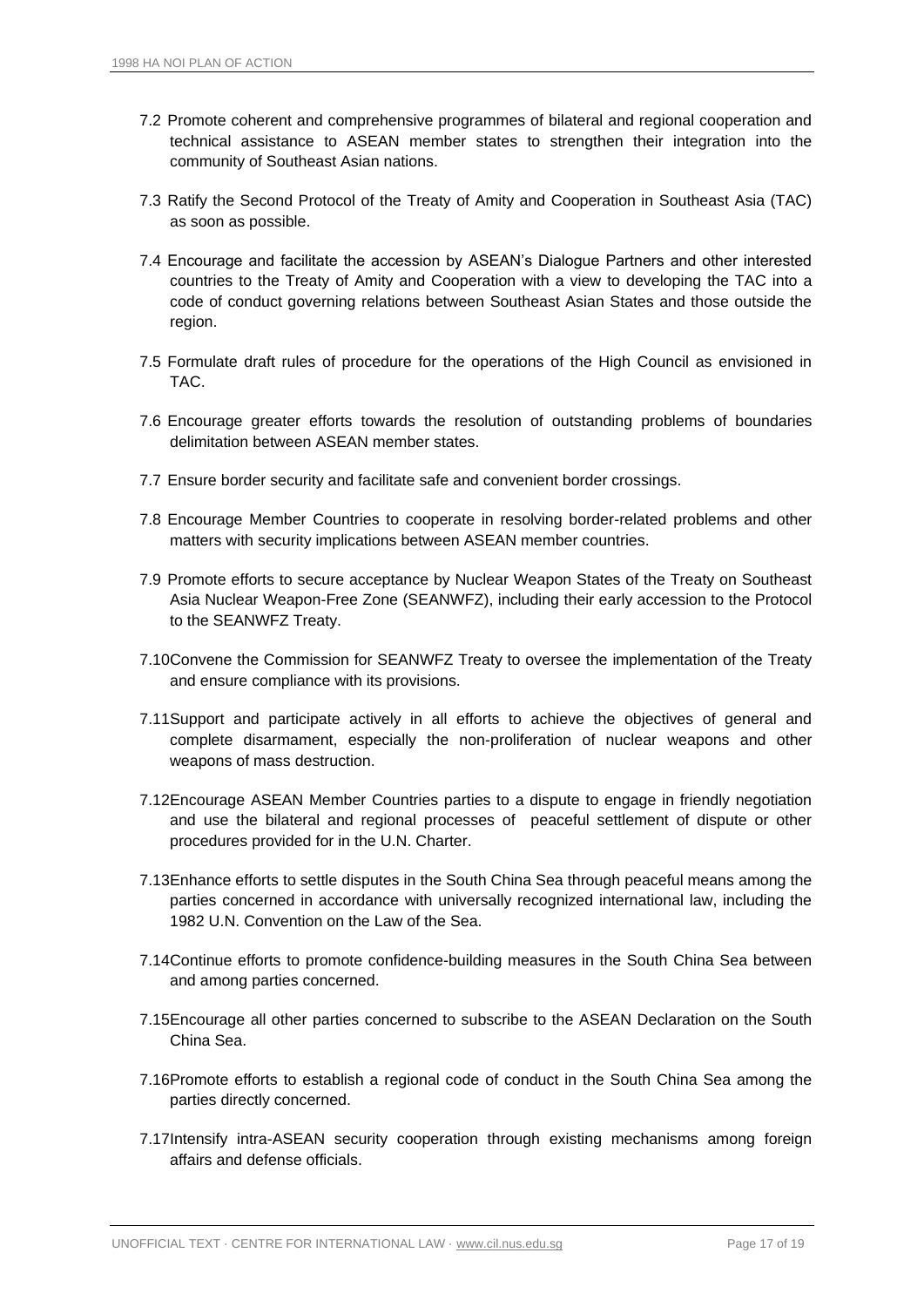# <span id="page-17-0"></span>**VIII. ENHANCE ASEAN'S ROLE AS AN EFFECTIVE FORCE FOR PEACE, JUSTICE, AND MODERATION IN THE ASIA-PACIFIC AND IN THE WORLD**

- 8.1 Maintain ASEAN's chairmanship in the ASEAN Regional Forum (ARF) process.
- 8.2 Undertake, actively and energetically, measures to strengthen ASEAN's role as the primary driving force in the ARF, including directing the ASEAN Secretary-General to provide the necessary support and services to the ASC Chairman in coordinating ARF activities.
- 8.3 Formulate initiatives to advance, on a consensus basis and at a pace comfortable to all, the ARF process from its current emphasis on confidence-building to promoting preventive diplomacy.
- 8.4 Promote public awareness of the ARF process and the need for ASEAN's role as the primary driving force in respective ASEAN Member Countries.
- 8.5 Continue the involvement of ASEAN defense and security officials together with foreign affairs officials in ARF activities.
- 8.6 Develop a set of basic principles based on TAC as an instrument for promoting cooperative peace in the Asia-Pacific region.
- 8.7 Enhance consultation and coordination of ASEAN positions at the United Nations and other international fora.
- 8.8 Revitalize ASEAN's relations with Dialogue Partners on the basis of equality, nondiscrimination and mutual benefit.

### <span id="page-17-1"></span>**IX. PROMOTE ASEAN AWARENESS AND ITS STANDING IN THE INTERNATIONAL COMMUNITY**

- 9.1 Support the activities of the ASEAN Foundation and other available resources and mechanisms to promote ASEAN awareness among its people.
- 9.2 Launch, within ASEAN's existing resources, a concerted communications programme to promote ASEAN's standing in the international community and strengthen confidence in ASEAN as an ideal place for investment, trade and tourism.
- 9.3 Establish and operate an ASEAN satellite channel by year 2000.
- 9.4 Provide and disseminate materials on ASEAN's efforts to cope with the financial and economic crisis.
- 9.5 Publicise ASEAN's HPA priorities through ASEAN's external mechanisms with its Dialogue Partners.
- 9.6 Develop linkages with mass media networks and websites on key areas of ASEAN cooperation to disseminate regular and timely information on ASEAN.
- 9.7 Prepare and adopt an ASEAN Declaration on Cultural Heritage by year 2000.